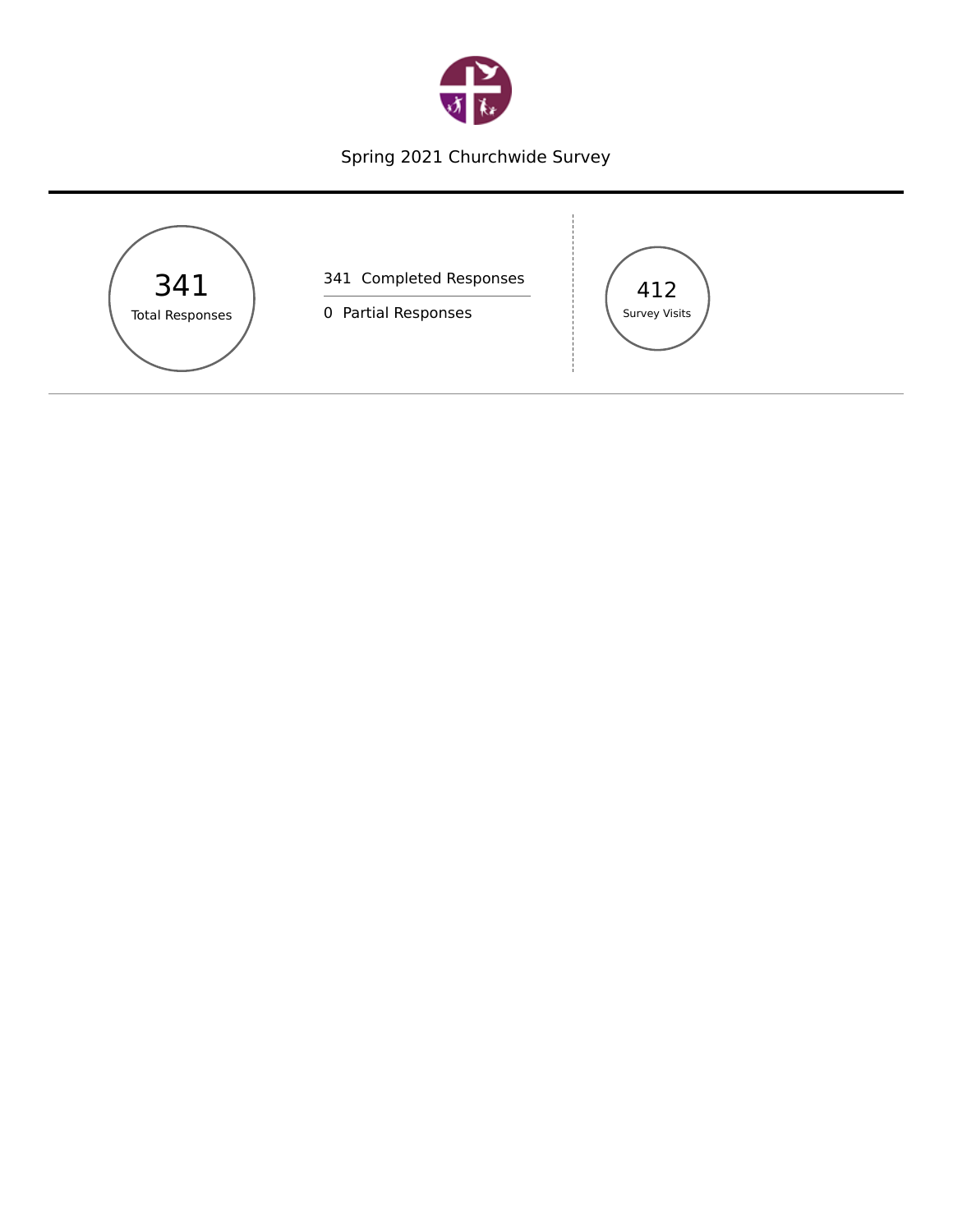#### Page 1

Questions 1 through 6

#### Q1

#### **In your opinion, when should Canaan Baptist Church resume in-person worship and ministry activities? (Please choose one)**

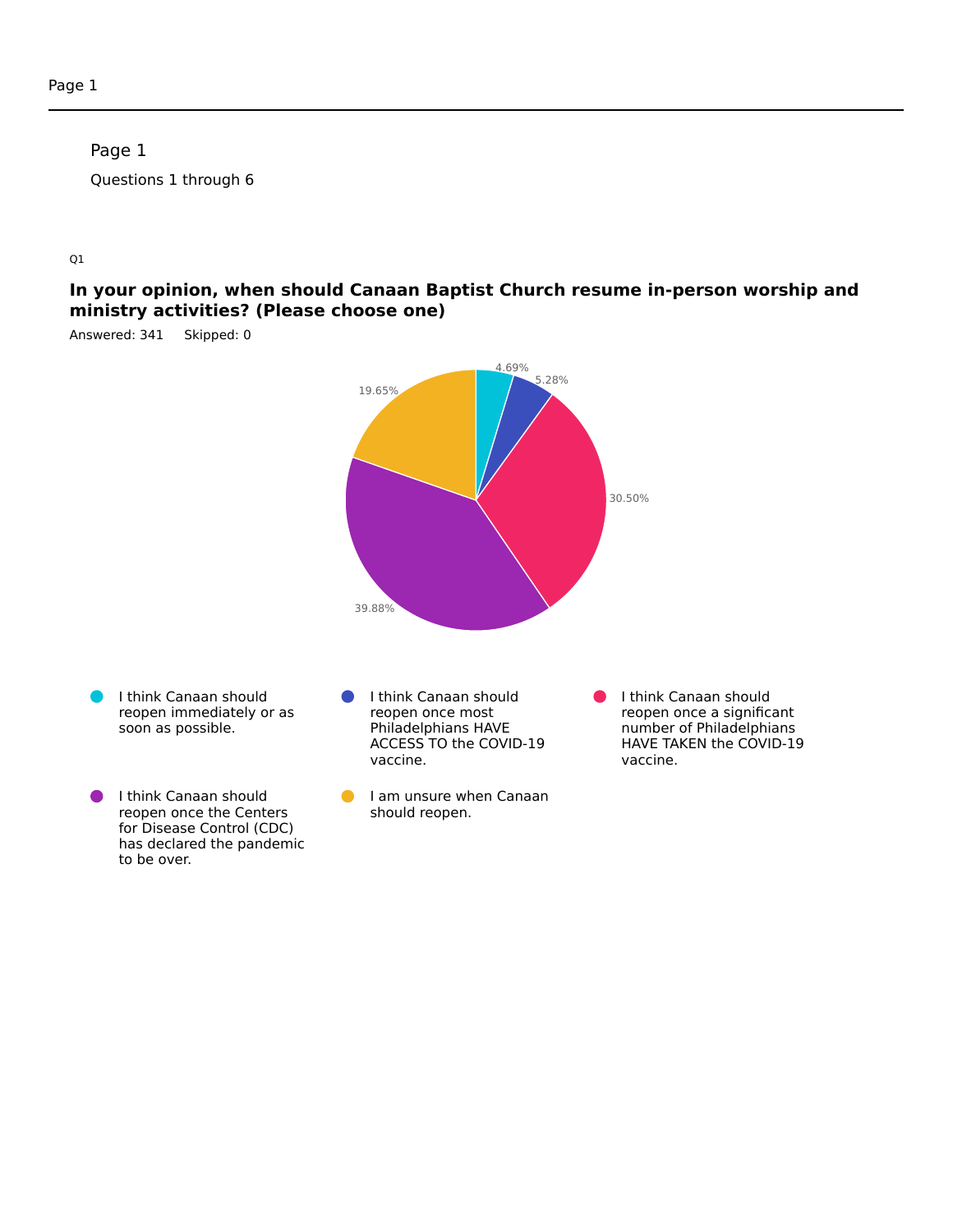| Choices                                                                                                          | Response percent | Response count |
|------------------------------------------------------------------------------------------------------------------|------------------|----------------|
| I think Canaan should reopen immediately or as soon as possible.                                                 | 4.69%            | 16             |
| I think Canaan should reopen once most Philadelphians HAVE ACCESS TO<br>the COVID-19 vaccine.                    | 5.28%            | 18             |
| I think Canaan should reopen once a significant number of Philadelphians<br>HAVE TAKEN the COVID-19 vaccine.     | 30.50%           | 104            |
| I think Canaan should reopen once the Centers for Disease Control (CDC)<br>has declared the pandemic to be over. | 39.88%           | 136            |
| am unsure when Canaan should reopen.                                                                             | 19.65%           | 67             |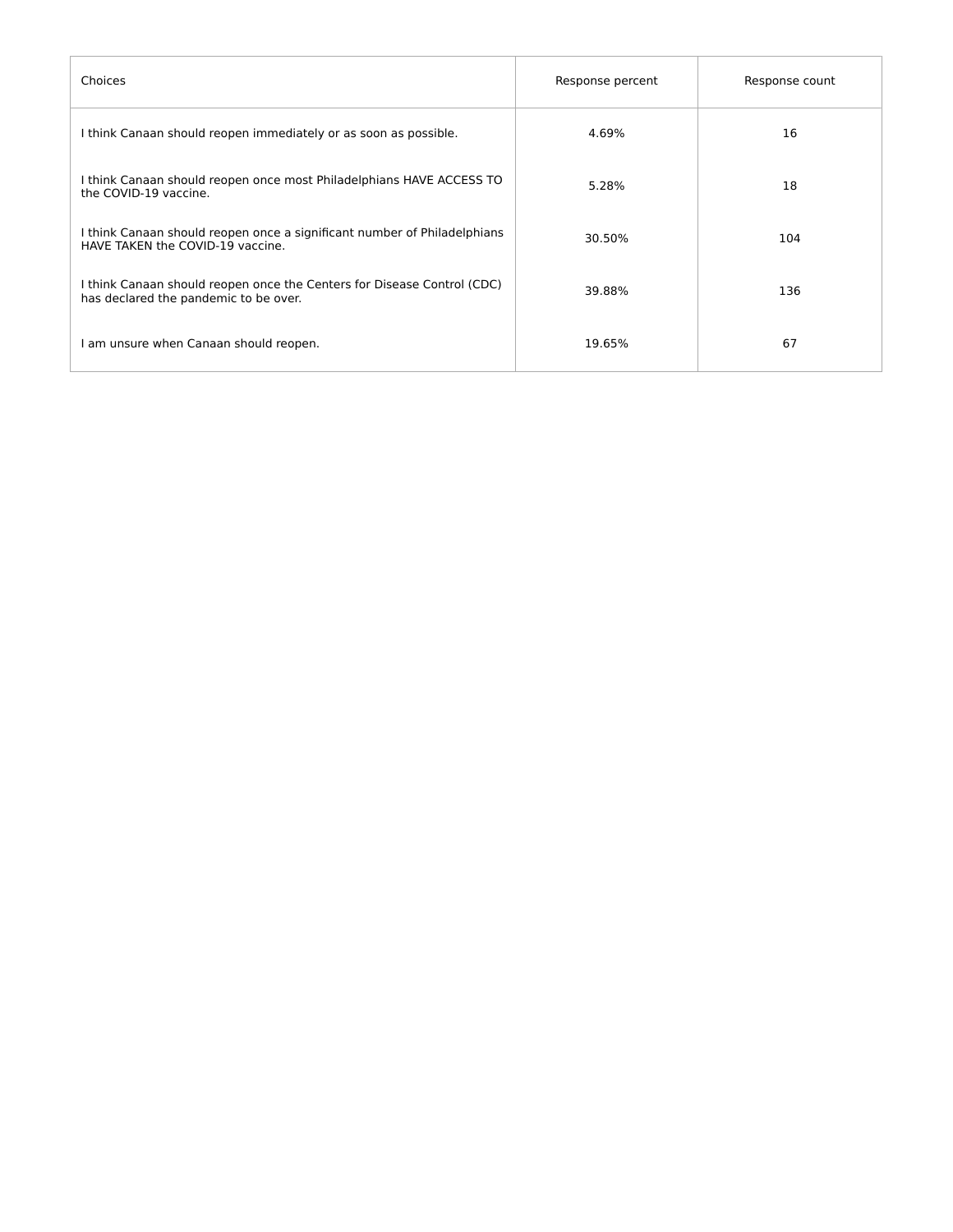#### **When in-person worship services resume at Canaan, which of the following describes your current plan? (Please choose one)**



| Choices                                                                            | Response percent | Response count |
|------------------------------------------------------------------------------------|------------------|----------------|
| I plan to attend in-person worship immediately.                                    | 25.51%           | 87             |
| I plan to attend in-person worship after a waiting period of 30 days.              | 22.87%           | 78             |
| I plan to attend in-person worship after a waiting period of more than 30<br>days. | 29.91%           | 102            |
| am unsure if I will return to in-person worship.                                   | 19.06%           | 65             |
| I do not plan to return to in-person worship.                                      | 2.64%            | 9              |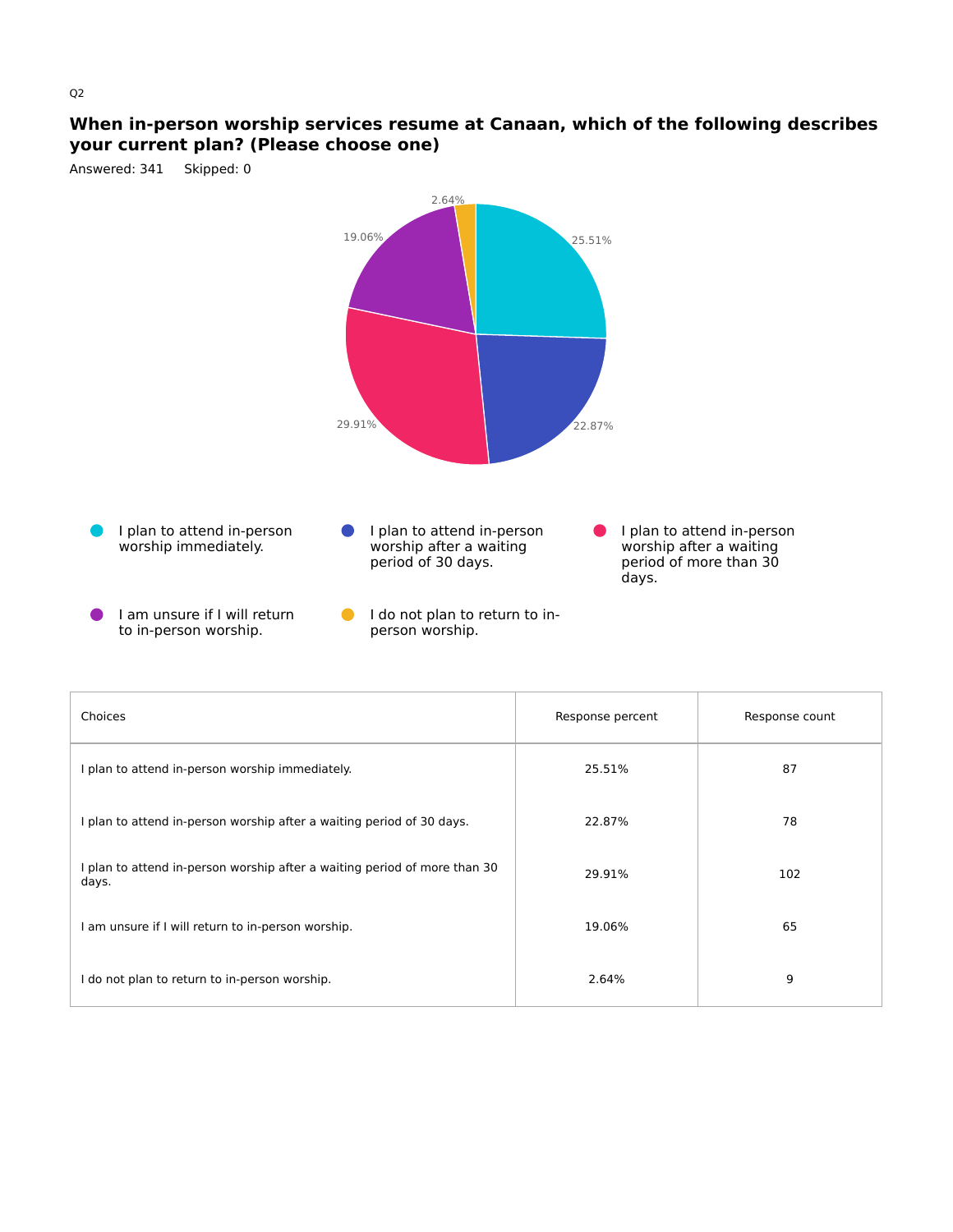#### **When in-person worship services resume at Canaan, how do you plan to utilize streaming/online services? (Please choose one)**



| Choices                                                                                                                            | Response percent | Response count |
|------------------------------------------------------------------------------------------------------------------------------------|------------------|----------------|
| I plan to attend in-person only and will discontinue streaming/online<br>services.                                                 | 4.69%            | 16             |
| I plan to attend in-person most of the time and will attend<br>streaming/online when out of town or when the weather is inclement. | 58.36%           | 199            |
| I plan to attend streaming/online most of the time and will attend in-<br>person on special Sundays or occasions.                  | 16.72%           | 57             |
| I am unsure.                                                                                                                       | 16.13%           | 55             |
| I will continue streaming/online services only. I will not attend in-person<br>worship.                                            | 4.11%            | 14             |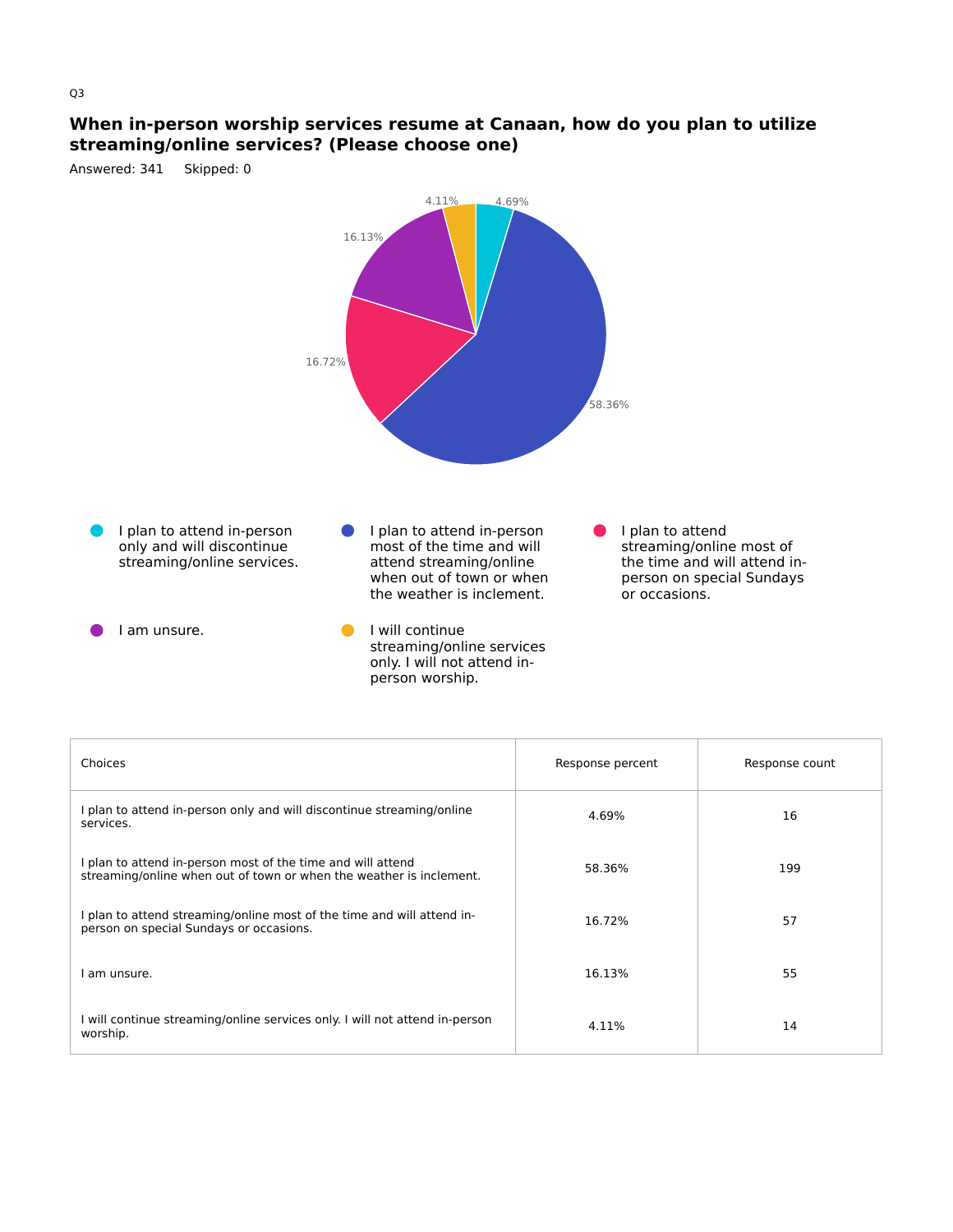#### **Based on vaccine availability and guidance from public health authorities, how should the church leadership govern worship service attendance? (Please choose one)**

Answered: 341 Skipped: 0



#### I am unsure.

| Choices                                                                                                                                                                                       | Response percent | Response count |
|-----------------------------------------------------------------------------------------------------------------------------------------------------------------------------------------------|------------------|----------------|
| Canaan should return to normal and host one weekly in-person worship<br>service open to all who wish to attend.                                                                               | 16.72%           | 57             |
| Canaan should TEMPORARILY host two or more weekly in-person worship<br>services at a reduced capacity and should implement a<br>registration/reservation system for those who wish to attend. | 32.26%           | 110            |
| Canaan should not resume in-person worship services until the CDC has<br>declared the pandemic to be over.                                                                                    | 37.24%           | 127            |
| am unsure.                                                                                                                                                                                    | 13.78%           | 47             |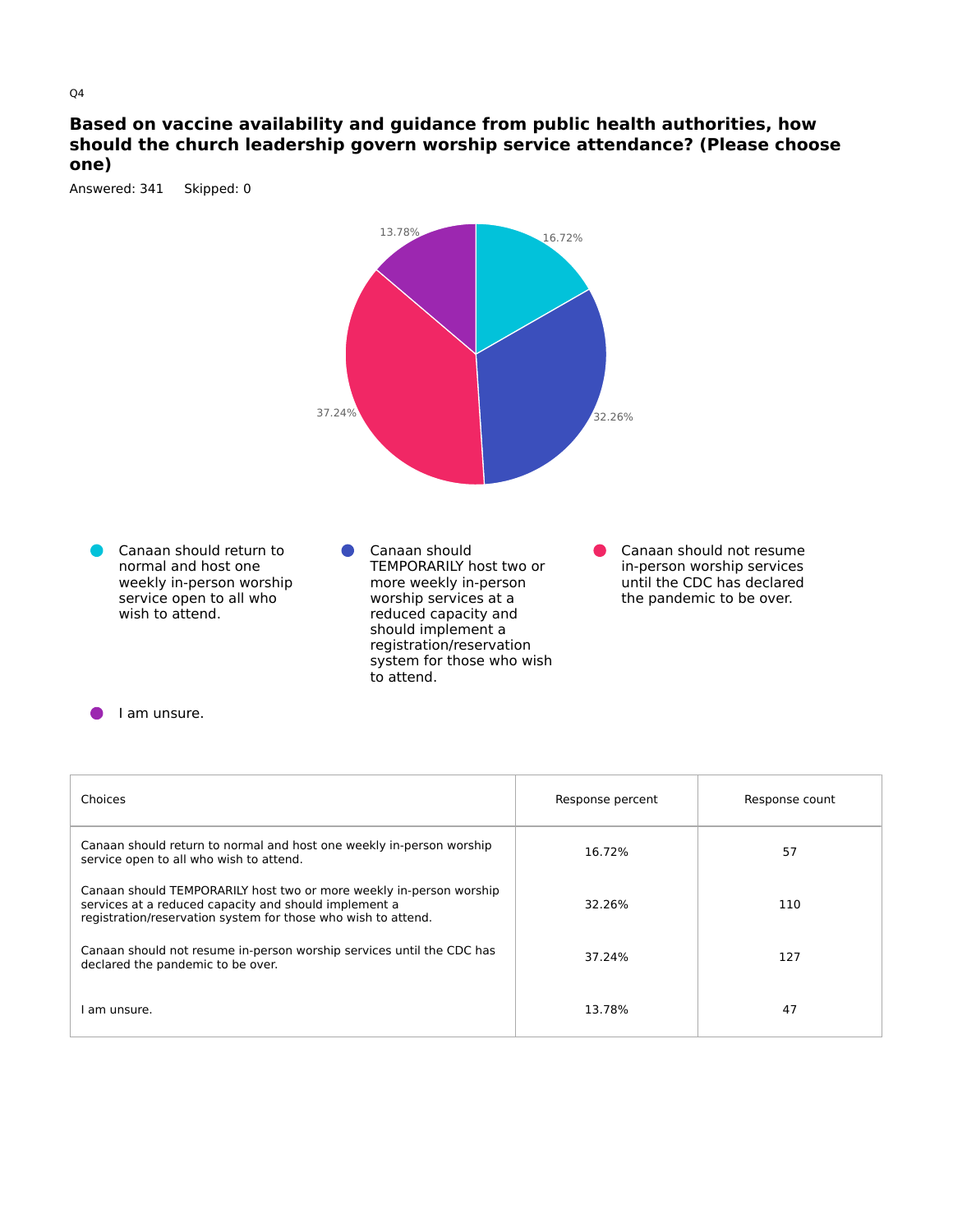**Based on vaccine availability and guidance from public health authorities, which of the following describes the attendance level at which you would be comfortable attending a worship service? (Please choose all which apply)**

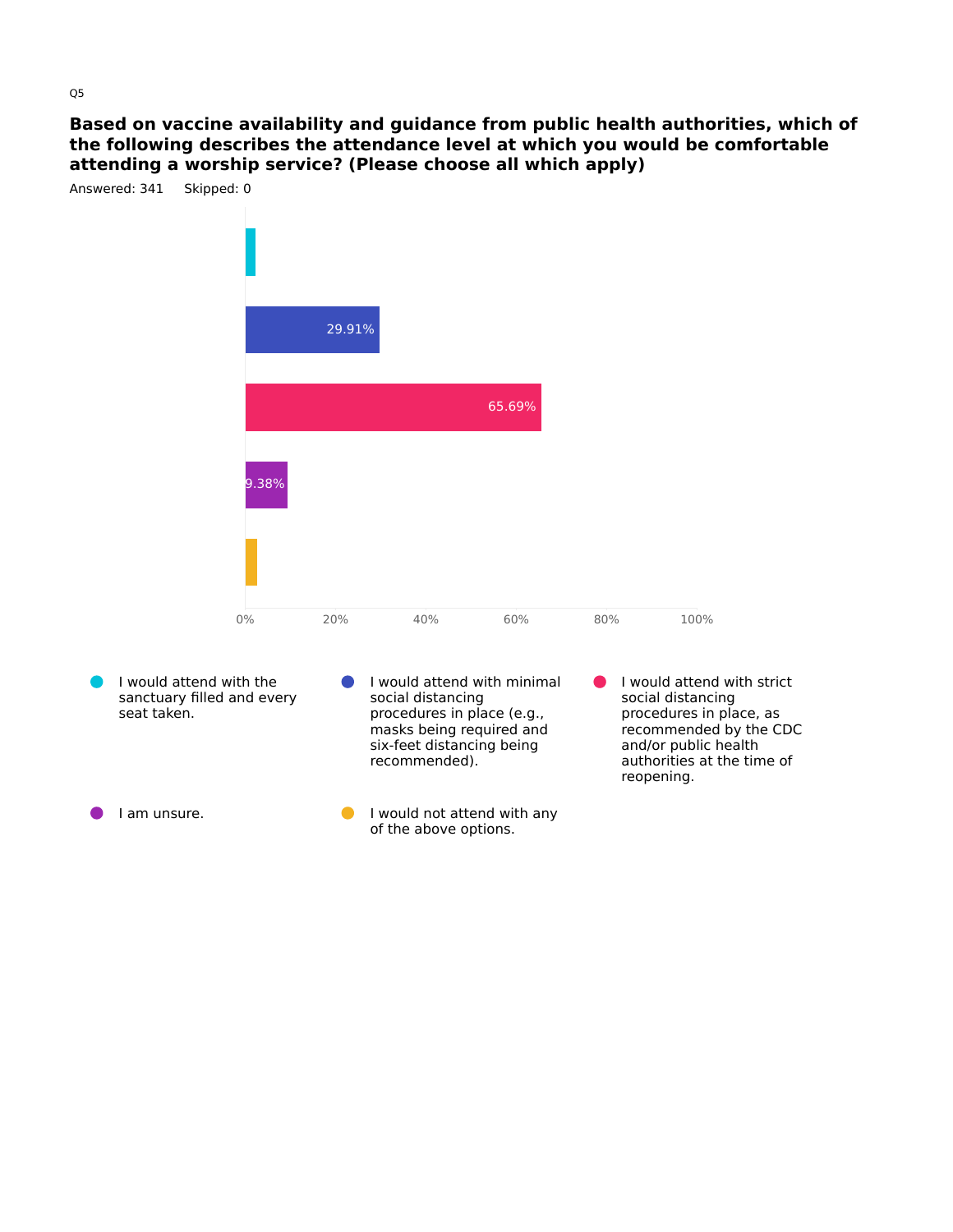| Choices                                                                                                                                                      | Response percent | Response count |
|--------------------------------------------------------------------------------------------------------------------------------------------------------------|------------------|----------------|
| I would attend with the sanctuary filled and every seat taken.                                                                                               | 2.35%            | 8              |
| I would attend with minimal social distancing procedures in place (e.g.,<br>masks being required and six-feet distancing being recommended).                 | 29.91%           | 102            |
| I would attend with strict social distancing procedures in place, as<br>recommended by the CDC and/or public health authorities at the time of<br>reopening. | 65.69%           | 224            |
| am unsure.                                                                                                                                                   | 9.38%            | 32             |
| I would not attend with any of the above options.                                                                                                            | 2.64%            | 9              |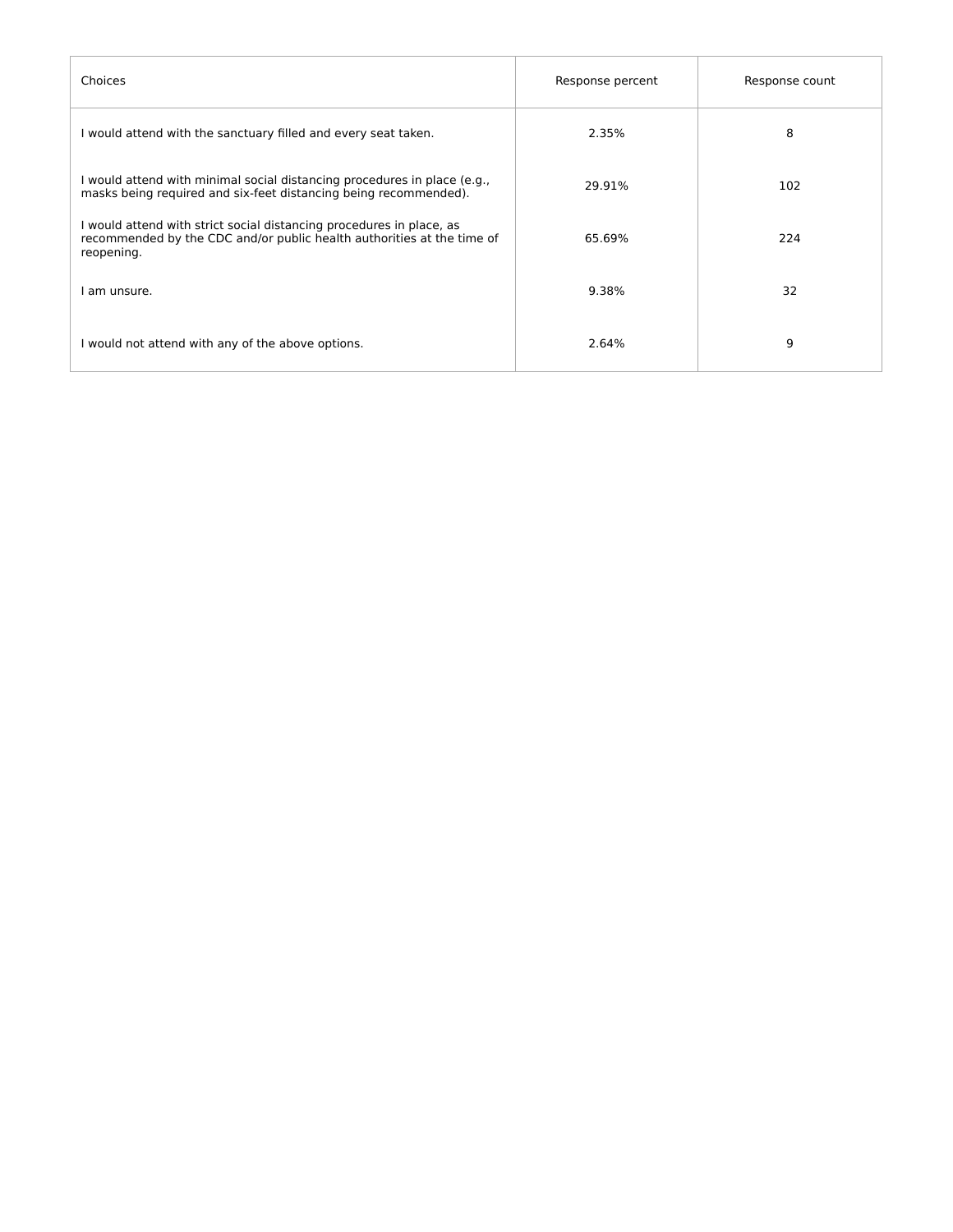## **Upon reopening, should Canaan request or require that worship attendees and participants wear a mask or a face covering?**



| Choices                                                                                                                                                                     | Response percent | Response count |
|-----------------------------------------------------------------------------------------------------------------------------------------------------------------------------|------------------|----------------|
| I think Canaan should REQUEST that all attendees and participants wear<br>a mask or face covering.                                                                          | 15.54%           | 53             |
| I think Canaan should REQUIRE that all attendees and participants wear<br>a mask or face covering.                                                                          | 41.64%           | 142            |
| I think Canaan should follow CDC guidelines regarding masks and face<br>coverings.                                                                                          | 40.76%           | 139            |
| am unsure.                                                                                                                                                                  | 1.76%            | 6              |
| I don't think there should be a request or requirement. I think attendees<br>and participants should decide on their own whether or not to wear a<br>mask or face covering. | 0.29%            |                |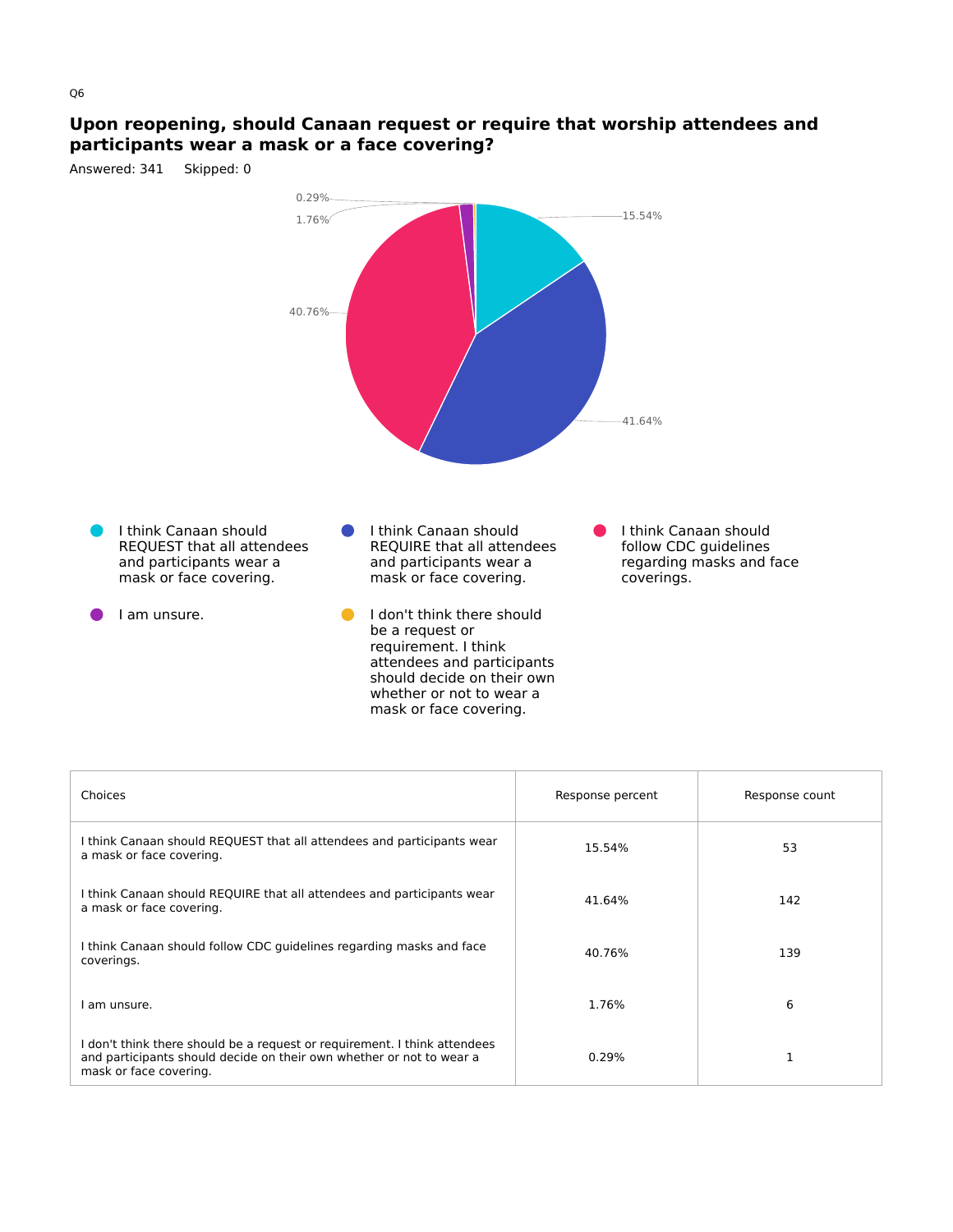## Page 2

Questions 7 through 12

#### Q7

**Which precautions, if any, would you like the church leadership to take for in-person worship gatherings? (Please choose all which apply)**



- I would like Canaan to limit handouts of any kind (e.g., programs, daily booklets, etc.).
- I would like Canaan to discourage shaking hands and unnecessary physical contact.
- I would like Canaan to O utilize a new method for distributing and collecting Holy Communion elements.
- I would like Canaan to take some precautions but I am unsure what they should be.
- I would like Canaan to utilize a new method for collecting tithes and offerings.
- $\bullet$ I do not have any expectations of Canaan regarding precautionary measures. Members and visitors should govern themselves based on their own knowledge and level of comfort.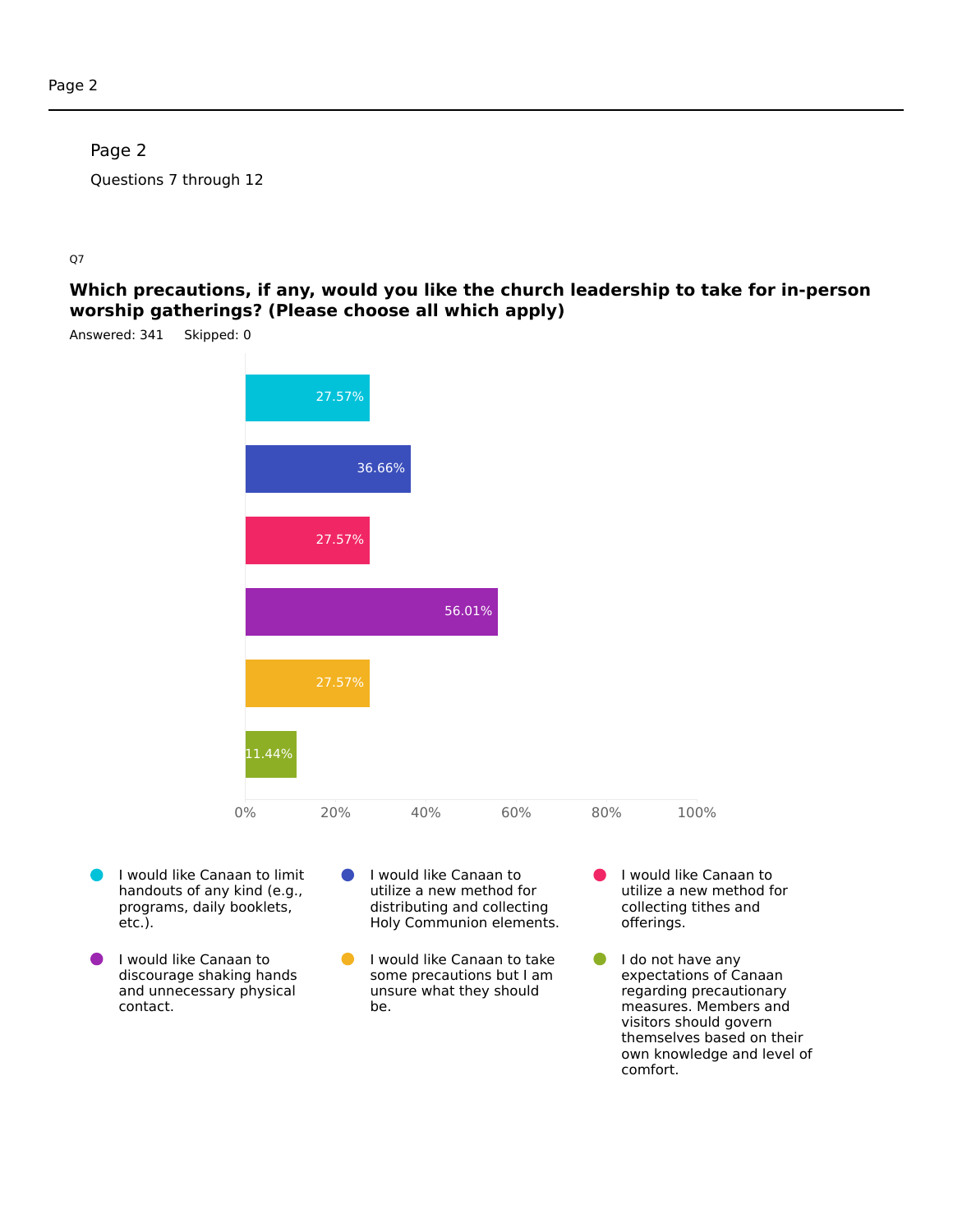| Choices                                                                                                                                                                           | Response percent | Response count |
|-----------------------------------------------------------------------------------------------------------------------------------------------------------------------------------|------------------|----------------|
| I would like Canaan to limit handouts of any kind (e.g., programs, daily<br>booklets, etc.).                                                                                      | 27.57%           | 94             |
| I would like Canaan to utilize a new method for distributing and collecting<br>Holy Communion elements.                                                                           | 36.66%           | 125            |
| I would like Canaan to utilize a new method for collecting tithes and<br>offerings.                                                                                               | 27.57%           | 94             |
| I would like Canaan to discourage shaking hands and unnecessary<br>physical contact.                                                                                              | 56.01%           | 191            |
| I would like Canaan to take some precautions but I am unsure what they<br>should be.                                                                                              | 27.57%           | 94             |
| I do not have any expectations of Canaan regarding precautionary<br>measures. Members and visitors should govern themselves based on<br>their own knowledge and level of comfort. | 11.44%           | 39             |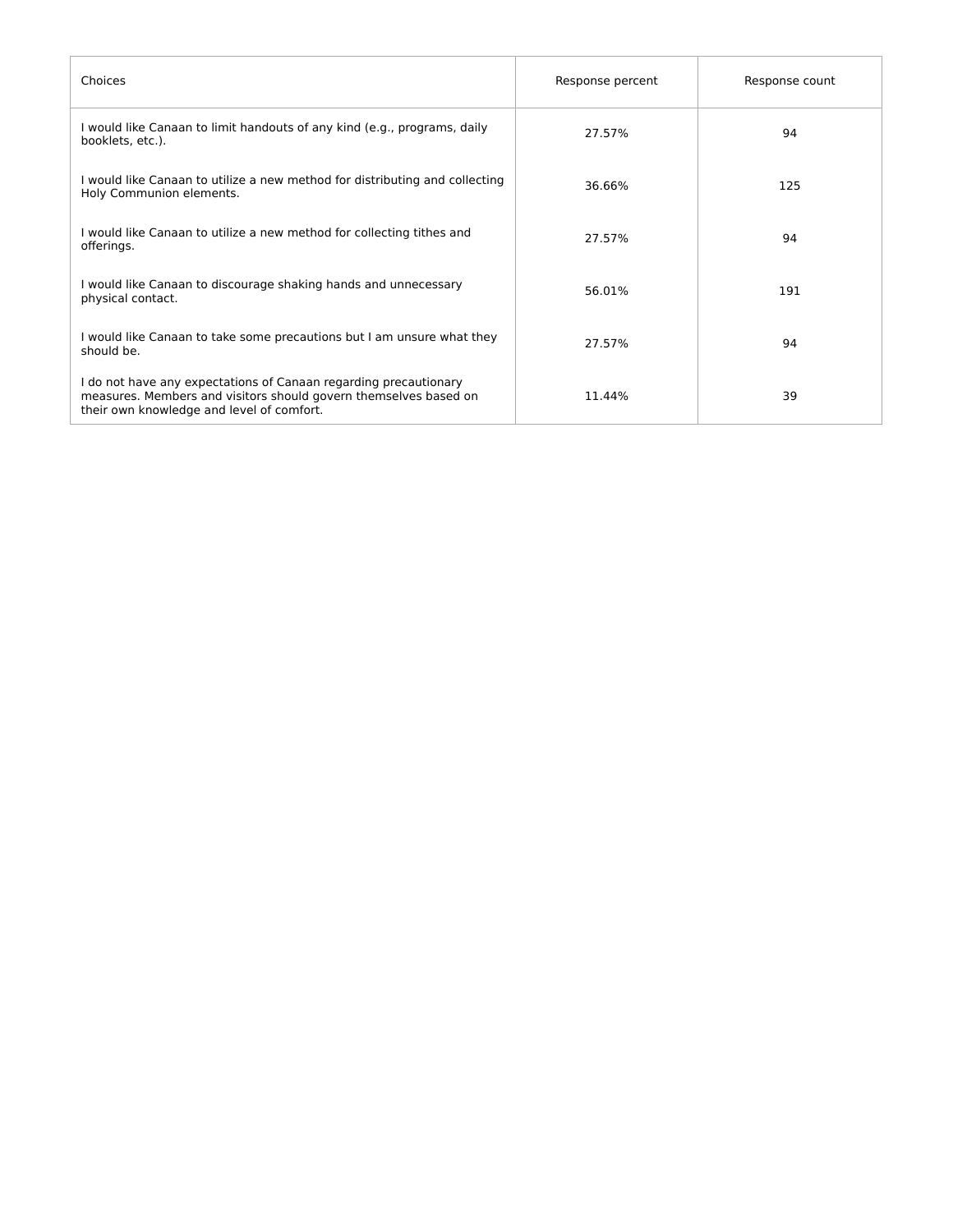#### **Would you be willing to attend a worship service or churchwide celebration held outdoors? (Please choose all which apply)**



- Yes, I would be willing to attend a worship service or churchwide celebration held outdoors somewhere on the church campus or on Pulaski Avenue.
- No, I would not be willing to attend a worship service or churchwide celebration held outdoors.
- Yes, I would be willing to  $\bullet$ attend a worship service or churchwide celebration held outdoors at a location near the church (i.e., Mastery Charter School, Penn Charter School, or Fernhill Park).
- **I** am unsure if I would be willing to attend a worship service or churchwide celebration held outdoors.

| Choices                                                                                                                                                                                                | Response percent | Response count |
|--------------------------------------------------------------------------------------------------------------------------------------------------------------------------------------------------------|------------------|----------------|
| Yes, I would be willing to attend a worship service or churchwide<br>celebration held outdoors somewhere on the church campus or on<br>Pulaski Avenue.                                                 | 62.76%           | 214            |
| Yes, I would be willing to attend a worship service or churchwide<br>celebration held outdoors at a location near the church (i.e., Mastery<br>Charter School, Penn Charter School, or Fernhill Park). | 55.43%           | 189            |
| I am unsure if I would be willing to attend a worship service or<br>churchwide celebration held outdoors.                                                                                              | 15.54%           | 53             |
| No, I would not be willing to attend a worship service or churchwide<br>celebration held outdoors.                                                                                                     | 4.99%            | 17             |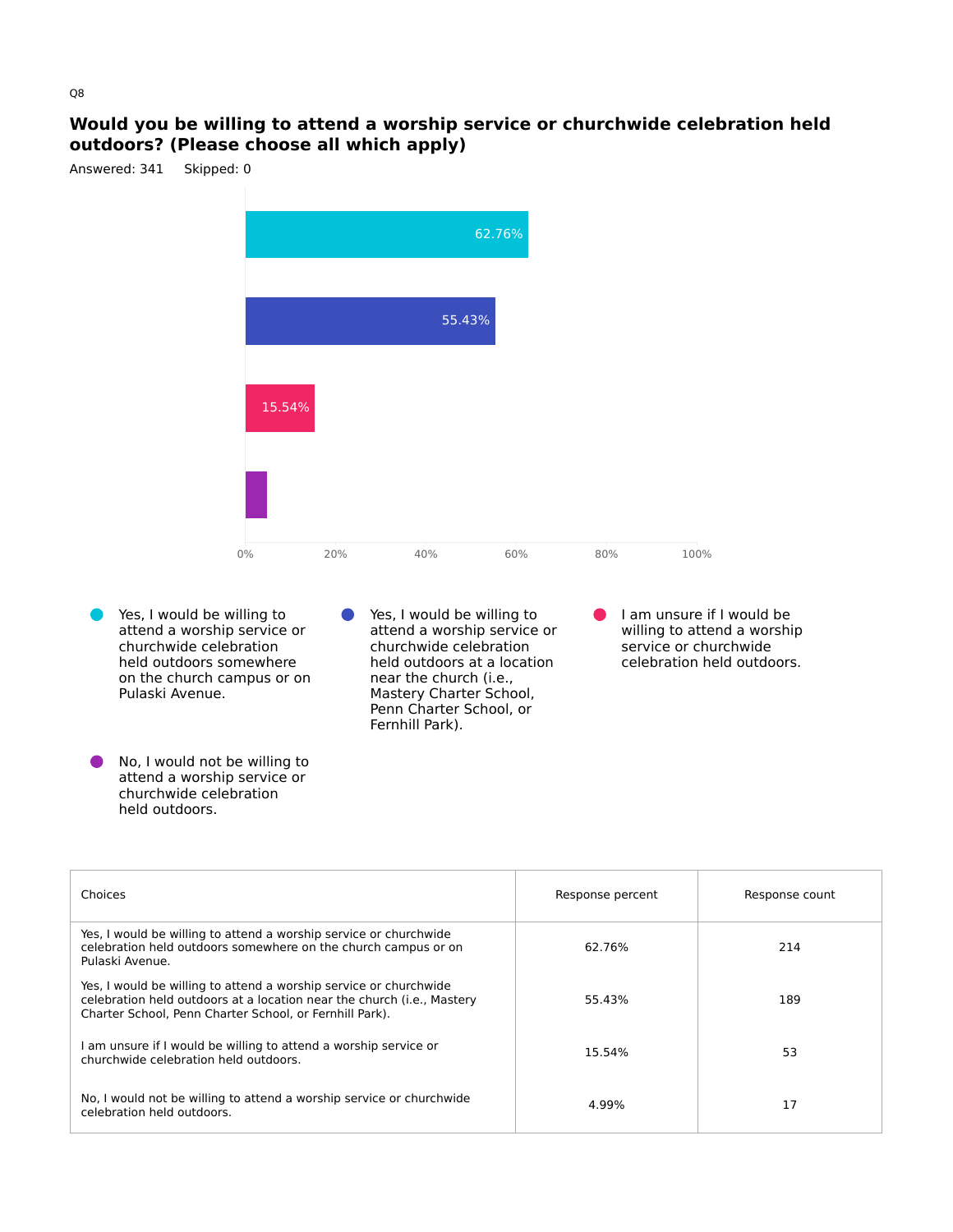#### **Have you received or do you plan to receive a COVID-19 vaccine? (Please choose one)** Answered: 341 Skipped: 0

![](_page_12_Figure_1.jpeg)

| Choices                                                                                                                                                             | Response percent | Response count |
|---------------------------------------------------------------------------------------------------------------------------------------------------------------------|------------------|----------------|
| Yes, I plan to receive a COVID-19 vaccine but have not yet done so.                                                                                                 | 8.21%            | 28             |
| Yes, I have received my first dose and am awaiting my second dose of<br>the COVID-19 vaccine.                                                                       | 8.80%            | 30             |
| Yes, I have received both doses of the COVID-19 vaccine/I have received<br>a single-dose COVID-19 vaccine, but two weeks HAVE NOT YET passed<br>since my last dose. | 17.30%           | 59             |
| Yes, I have received both doses of the COVID-19 vaccine/I have received<br>a single-dose COVID-19 vaccine and two weeks HAVE passed since my<br>last dose.          | 58.94%           | 201            |
| I am unsure if I will receive the COVID-19 vaccine.                                                                                                                 | 4.69%            | 16             |
| No, I do not plan to receive the COVID-19 vaccine.                                                                                                                  | 2.05%            | 7              |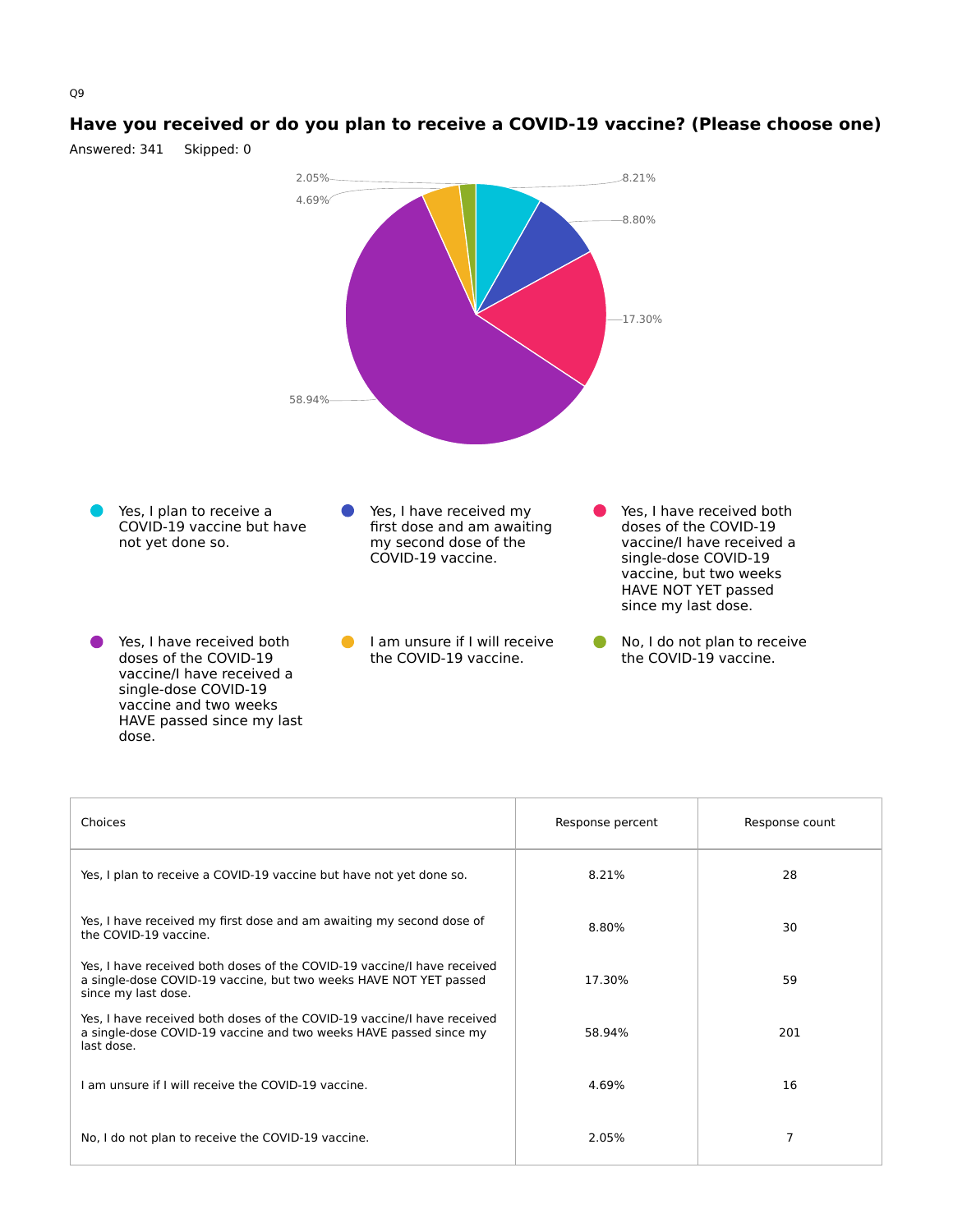# **Thinking about the previous 12 months, which of the following have you participated in? (Please choose all which apply)**

![](_page_13_Figure_1.jpeg)

![](_page_13_Figure_2.jpeg)

Q10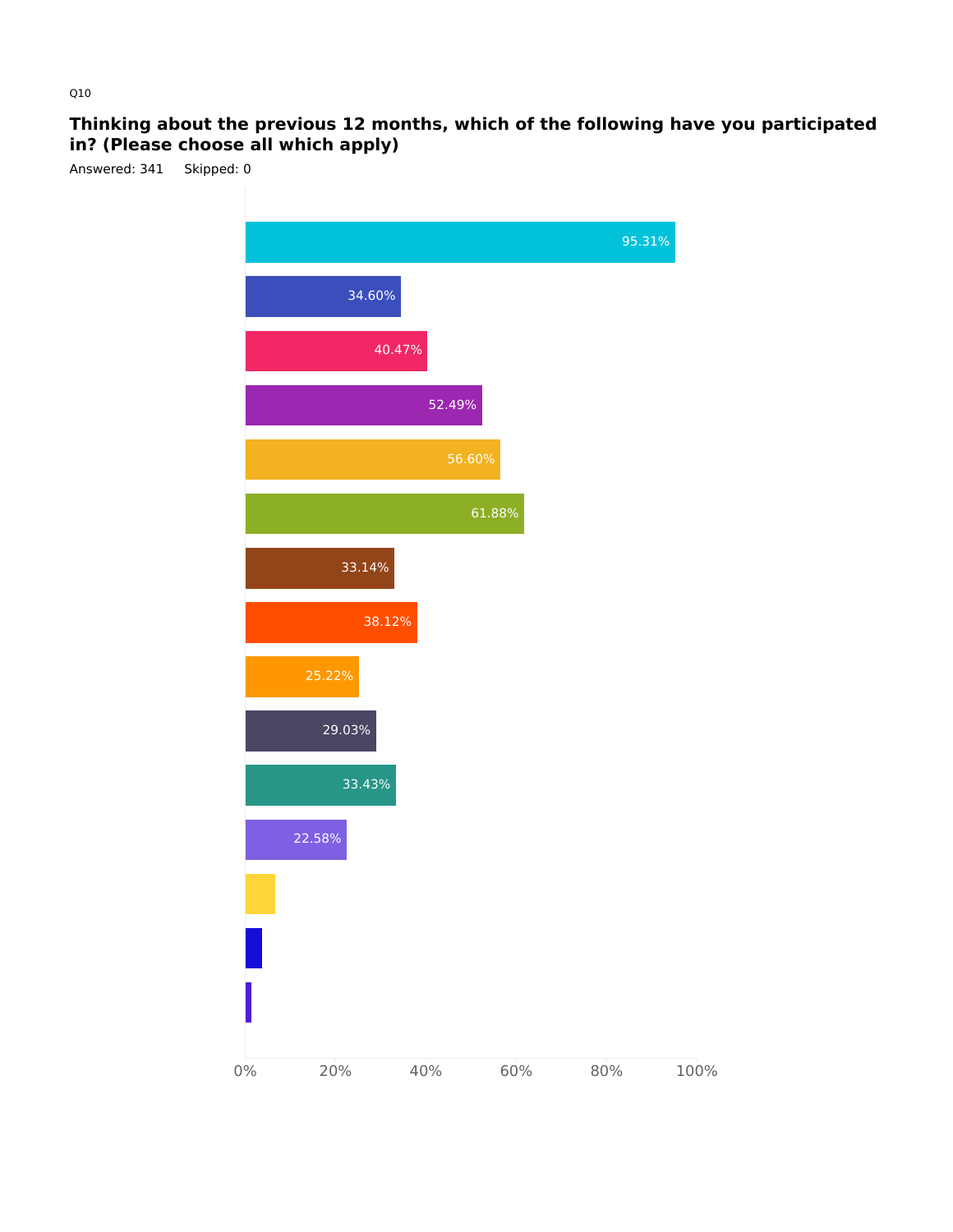- Canaan's Sunday morning worship experience via Streaming Church or YouTube Live
- Holy week services via  $\bullet$ Streaming Church or YouTube Live
- **Mid-year church conference** (August 2020) via Zoom
- **Ministry meetings or** activities via Zoom or conference call
- **CREAC Game Night via** Zoom
- Another church's Sunday  $\bullet$ worship service via their website, streaming site, Facebook Live, or YouTube Live
- Second Saturday Drive Through & Grocery Giveaway
- $\bullet$ Annual church conference (January 2021) via Zoom
- Funerals or memorial  $\bullet$ services via websites, Facebook Live, YouTube Live, or Zoom
- **CREAC Trivia Night via** Zoom
- Mid-week bible study via Zoom
- **C** Fourth Saturday Drive Through & Communion **Distribution**
- $\bullet$ Tribe meetings via Zoom or conference call
- $\bullet$ Coffee & Conversation via Zoom
- I have not participated in any of these activities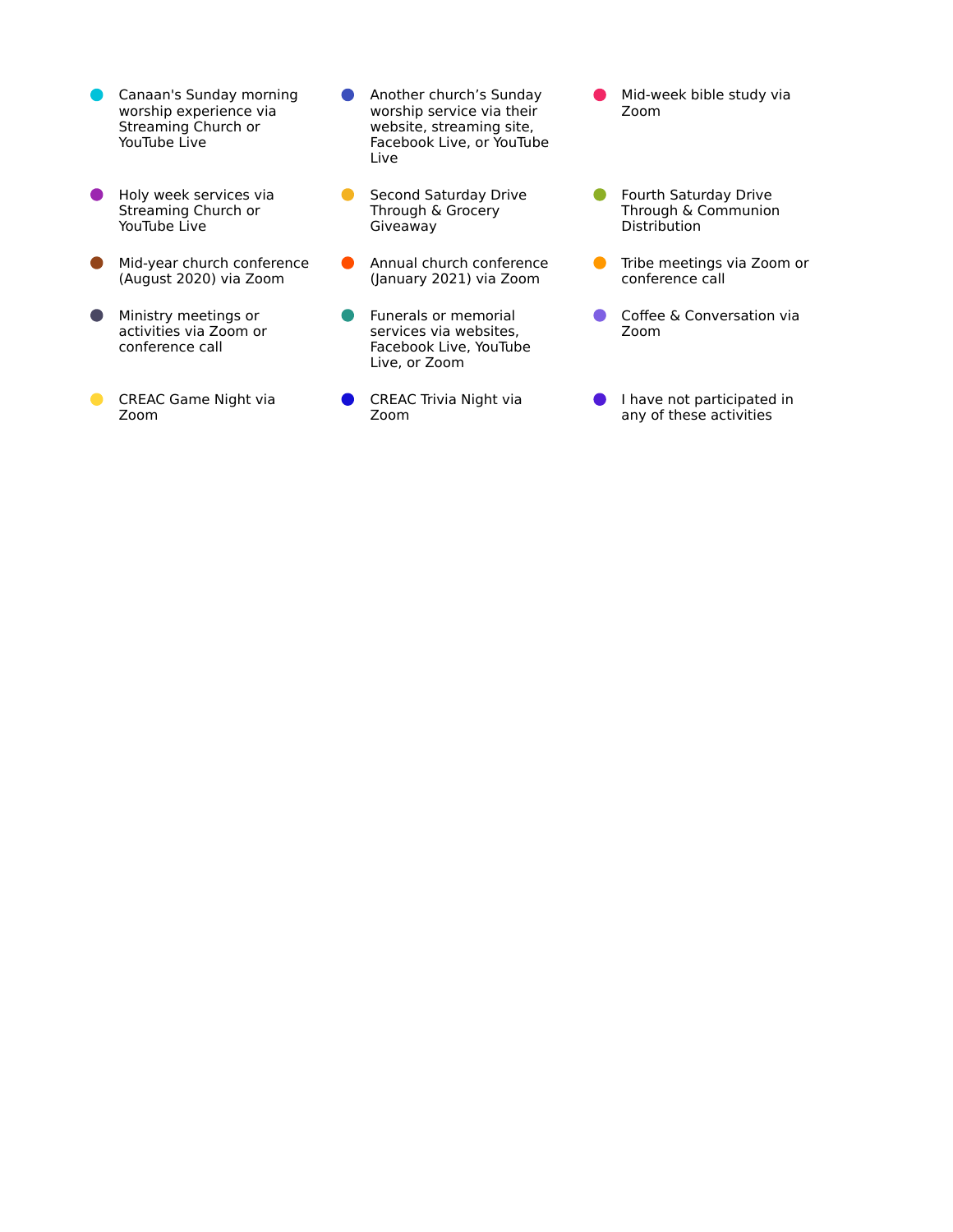| Choices                                                                                                      | Response percent | Response count |
|--------------------------------------------------------------------------------------------------------------|------------------|----------------|
| Canaan's Sunday morning worship experience via Streaming Church or<br>YouTube Live                           | 95.31%           | 325            |
| Another church's Sunday worship service via their website, streaming<br>site, Facebook Live, or YouTube Live | 34.60%           | 118            |
| Mid-week bible study via Zoom                                                                                | 40.47%           | 138            |
| Holy week services via Streaming Church or YouTube Live                                                      | 52.49%           | 179            |
| Second Saturday Drive Through & Grocery Giveaway                                                             | 56.60%           | 193            |
| Fourth Saturday Drive Through & Communion Distribution                                                       | 61.88%           | 211            |
| Mid-year church conference (August 2020) via Zoom                                                            | 33.14%           | 113            |
| Annual church conference (January 2021) via Zoom                                                             | 38.12%           | 130            |
| Tribe meetings via Zoom or conference call                                                                   | 25.22%           | 86             |
| Ministry meetings or activities via Zoom or conference call                                                  | 29.03%           | 99             |
| Funerals or memorial services via websites, Facebook Live, YouTube Live,<br>or Zoom                          | 33.43%           | 114            |
| Coffee & Conversation via Zoom                                                                               | 22.58%           | 77             |
| CREAC Game Night via Zoom                                                                                    | 6.74%            | 23             |
| CREAC Trivia Night via Zoom                                                                                  | 3.81%            | 13             |
| I have not participated in any of these activities                                                           | 1.47%            | $\mathsf S$    |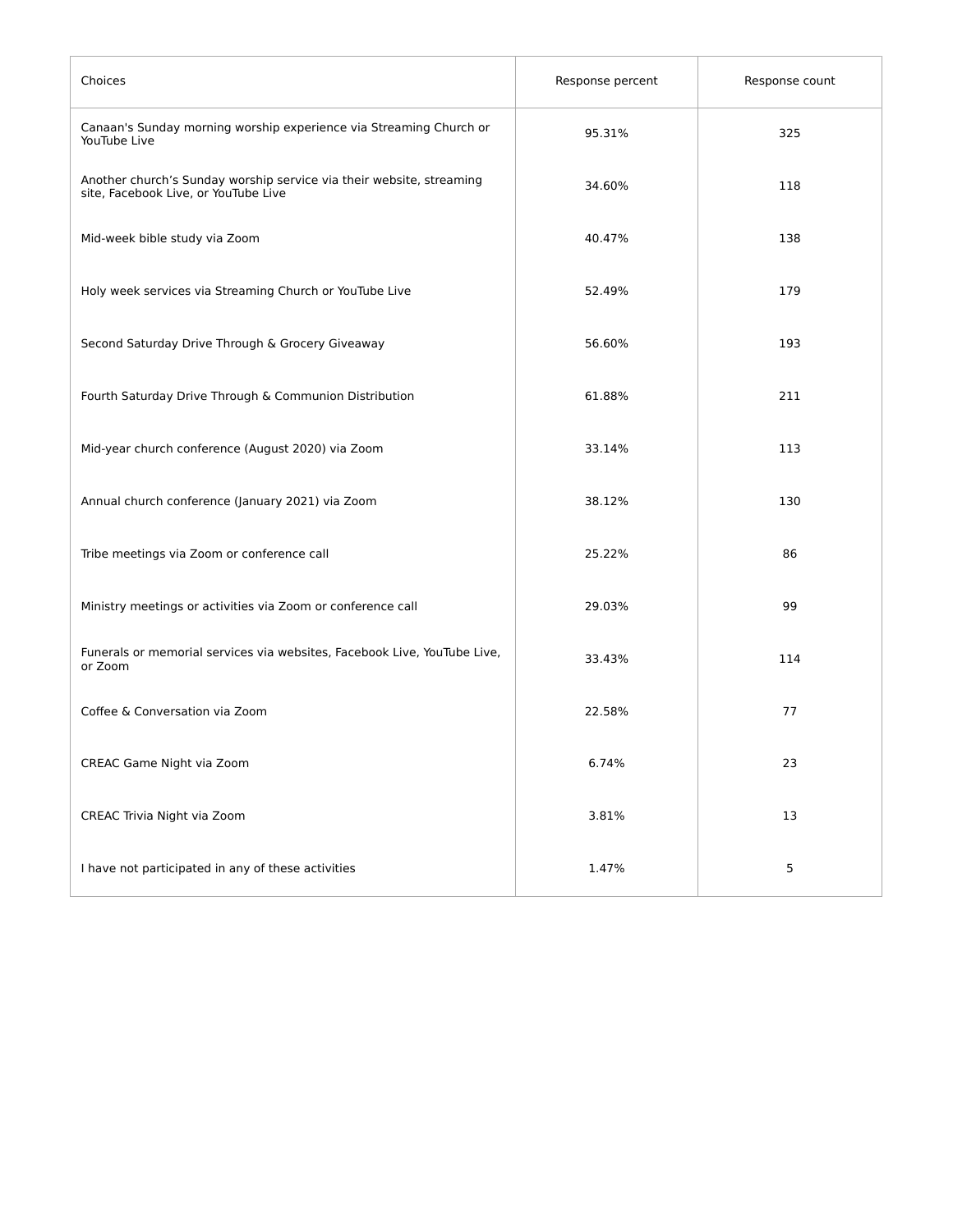## **All Canaanites are members of one of the twelve Sheepfold Ministry Tribes. To which tribe do you belong? (Please choose one)**

Answered: 341 Skipped: 0

![](_page_16_Figure_2.jpeg)

Q11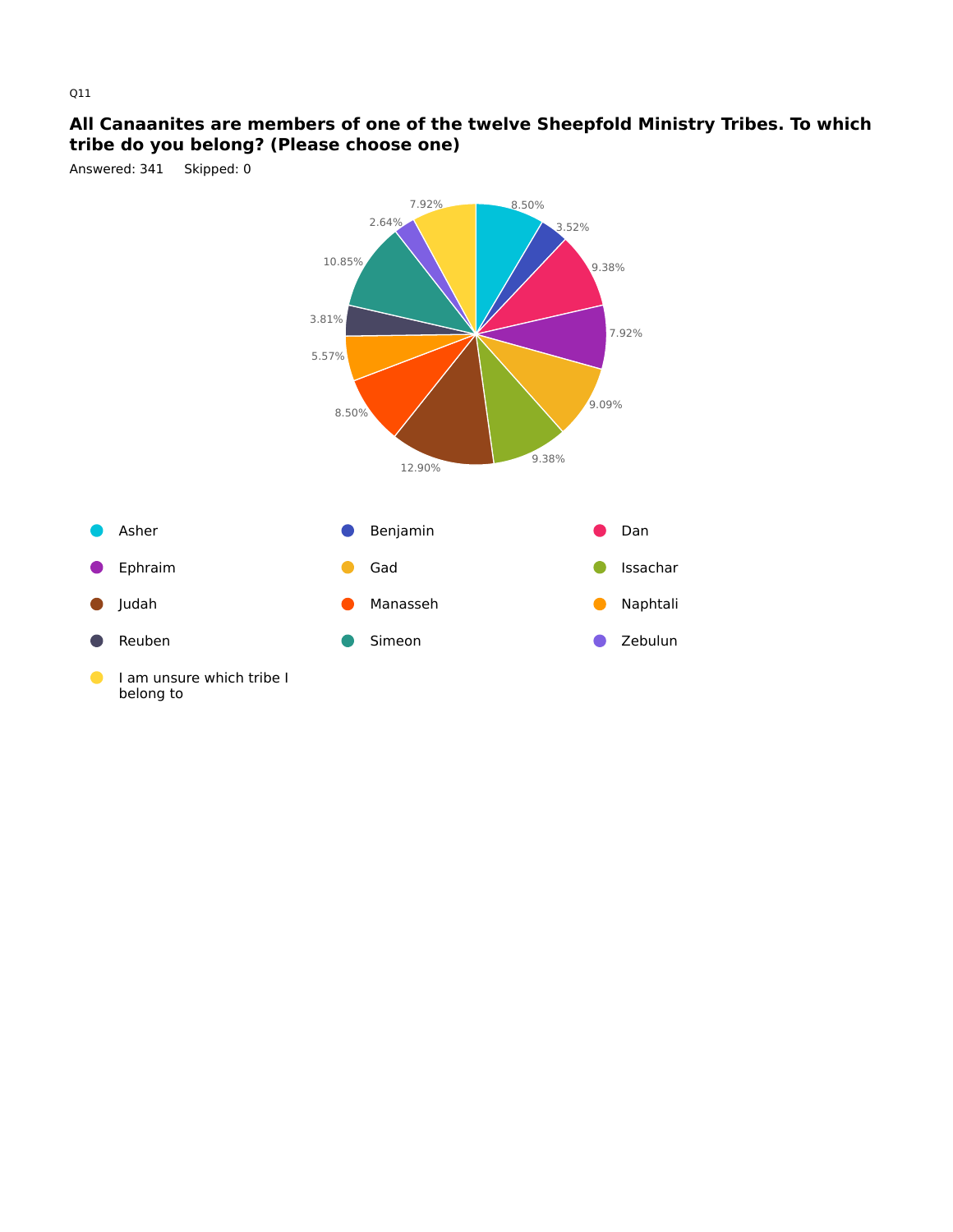| Choices                             | Response percent | Response count |
|-------------------------------------|------------------|----------------|
| Asher                               | 8.50%            | 29             |
| Benjamin                            | 3.52%            | $12\,$         |
| Dan                                 | 9.38%            | 32             |
| Ephraim                             | 7.92%            | $27\,$         |
| Gad                                 | 9.09%            | 31             |
| Issachar                            | 9.38%            | 32             |
| Judah                               | 12.90%           | $\bf 44$       |
| Manasseh                            | 8.50%            | 29             |
| Naphtali                            | 5.57%            | $19\,$         |
| Reuben                              | 3.81%            | $13\,$         |
| Simeon                              | 10.85%           | 37             |
| Zebulun                             | 2.64%            | $\mathsf g$    |
| I am unsure which tribe I belong to | 7.92%            | $27\,$         |